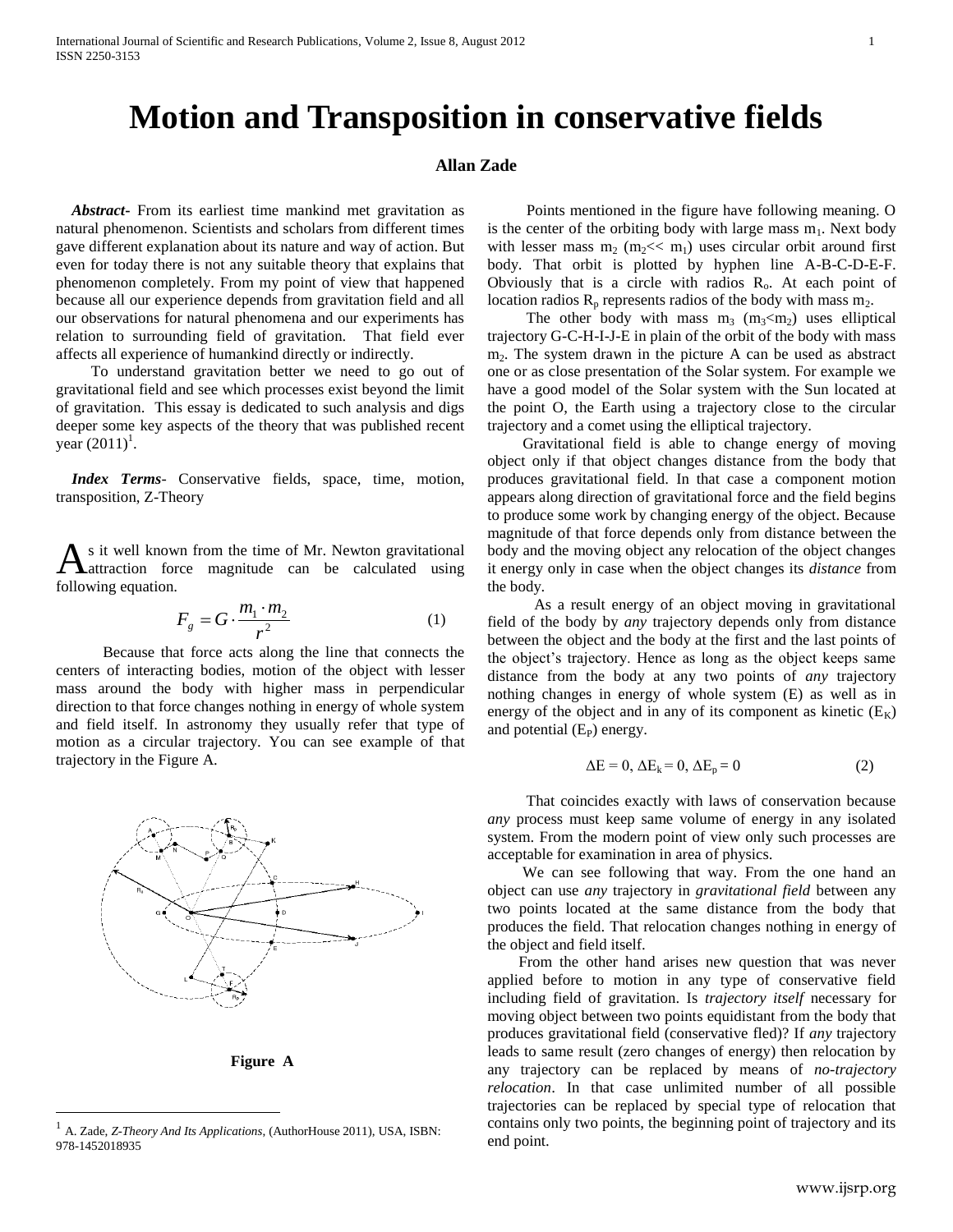To understand that relocation we can use notion of special type of trajectory (Z-Trajectory<sup>2</sup> in terms of Z-Theory) as image trajectory that connects two points in gravitational field equidistant from the central body and can be used by an object to reach the last point form the first point of that trajectory without common motion in gravitation field (*no-trajectory relocation*). That type of relocation has special reference. In teams of Z-Theory that is *Z-Transposition*.

According to figure A the object with mass  $m_2$  takes consequently some locations on it circular trajectory mentioned as B, C, D, etc. If that object moves in gravitational field of the central body O and has *interaction* with that field then the object keeps circular trajectory as mentioned above. If the object uses no-trajectory (Z-Trajectory) (between points A and B for example) it needs to have interaction with gravitational field only at the first and the last points because interaction with gravitational field is not necessary for motion by *no-trajectoryrelocation* (Z-Trajectory). That happens because any change of any type of energy of a moving object in case of absent interaction with a conservative field ever equals to zero. That exactly matches equations (2).

 Hence motion by Z-Trajectory means at the same time absence of interaction between the object and a conservative field. That law is applicable for any type of conservative field because way of interaction between an object and each type of conservative field looks equally. For example magnitude of force of interaction between a charged electric particle and a body with electric charge can be expressed by well known equation.

$$
F = \frac{q_1 \cdot q_2}{4 \cdot \pi \cdot \varepsilon_0 \cdot r^2} \tag{3}
$$

 Each force of interaction between *unit* mass or *unit* charge  $(m<sub>2</sub>=1, q<sub>2</sub>=1)$  and central body that has some mass or some charge can be expressed mathematically by same equation:

$$
F = k \cdot \frac{1}{r^2} \tag{4}
$$

Coefficient k has following meaning for gravitational  $(k_{\circ})$ and electrical  $(k_e)$  fields:

$$
k_g = G \cdot m_1 \cdot k_e = \frac{q_1}{4 \cdot \pi \cdot \varepsilon_0} \tag{5}
$$

 Hence all sophisticated considerations mentioned above for a conservative field are applicable equally to gravitational and electric field. As a result notion of Z-Trajectory for an object becomes applicable completely for its motion in electrical field including absence of interaction between an object and electrical field in case of zero level of interaction between them.

 Here appears unique condition of an object that holds Z-Trajectory. If a conservative field makes no interaction with a moving object when that object becomes undetectable by means of that type of conservative field. For example an object that has no interaction with gravitational field becomes undetectable by that field because it makes *no disturbance* in that field. Same consideration is applicable to any type of conservative field including waves based on same types of fields.

 Therefore same aspects of each conservative field (gravitational and electric one) lead to undetectable condition and location for an object that has *no interaction* with a conservative field. Same aspects give possibility for an object to *move* in each conservative field or their combination by Z-Trajectory. In that case an object keeps all laws of conservation and follows all principles of physics.

 Physically full isolation can be produced by a conservative field. An object uses only possibility of full isolation that the field gives to it. Area of conservative field that separates field in its usual condition and some area in condition of full isolation is referred usually as Event-Shield (E-Shield in terms of  $Z$ -Theory)<sup>4</sup> because any event behind that shield is impossible for observation as well as for any type of interaction with it from the outside (from a conservative field).

 Moving from the field in usual condition to the fully isolated area (crossing E-Shield) an object must do two steps. It must go from the field to isolated area to reach condition of full isolation then leave that condition to go completely out of that area. In Z-Theory that area has special name of Hidden Event Space  $(HE-Space)^5$ . To go in and out of that space an object spends some time that is called Z-Transposition Time (ZT-Time) and is calculable by following way:

$$
T_Z = \frac{2 \cdot L}{V_{6}}
$$
 (6)

In equation (6) the variable  $T_z$  is time of transposition, L is maximal length of moving object in direction of its motion, and V is its velocity. That is minimal possible time for relocation in HE-Space for an object.

 It's time to look back to figure A. Suppose there is an object located not far from the Earth surface (at point M). In case of its motion with the planet around the Sun (located at point O) it reaches some point of new location (point Q) simultaneously with relocation of the planet from point A to point B. Period of time for such relocation can be calculated following way.

$$
T_E = \frac{AB}{V} = \frac{S}{V}
$$
 (7)

 In case of the Earth V is orbital velocity of the planet and S is the distance of its orbital relocation.

 Suppose an object uses Z-Trajectory M-N-P-Q instead of trajectory in gravitational fields of the Sun and the Earth (M-Q). In that case the object needs only ZT-Time for that relocation (see equation F) because it needs not to go with the planet to reach point Q as the last point of relocation. As a result  $T_Z$ becomes significantly lesser than  $T_E$ . Difference between those periods of time depends from distance covered by the planet from moment of time then Z-Trajectory begins for a moving object to the moment of time then it ends for the same object (AB distance).

 $\overline{a}$ 

 $\overline{a}$ 

*In case of zero interaction an object becomes undetectable for any type of gravitational observation as well as for any type of observation by electromagnet waves because each electromagnet wave contains a component of electric field<sup>3</sup> .* 

 $3$  Source [1], page 41, [in-book reference 6.1.5]

<sup>4</sup> Source [1], page 62, [in-book reference 9.1.7]

<sup>5</sup> Source [1], page 63, [in-book reference 9.1.9]

 $<sup>6</sup>$  Source [1], page 84, [in-book reference 11.2.21]</sup>

<sup>2</sup> Source [1], page 36, [in-book reference 4.2.7]